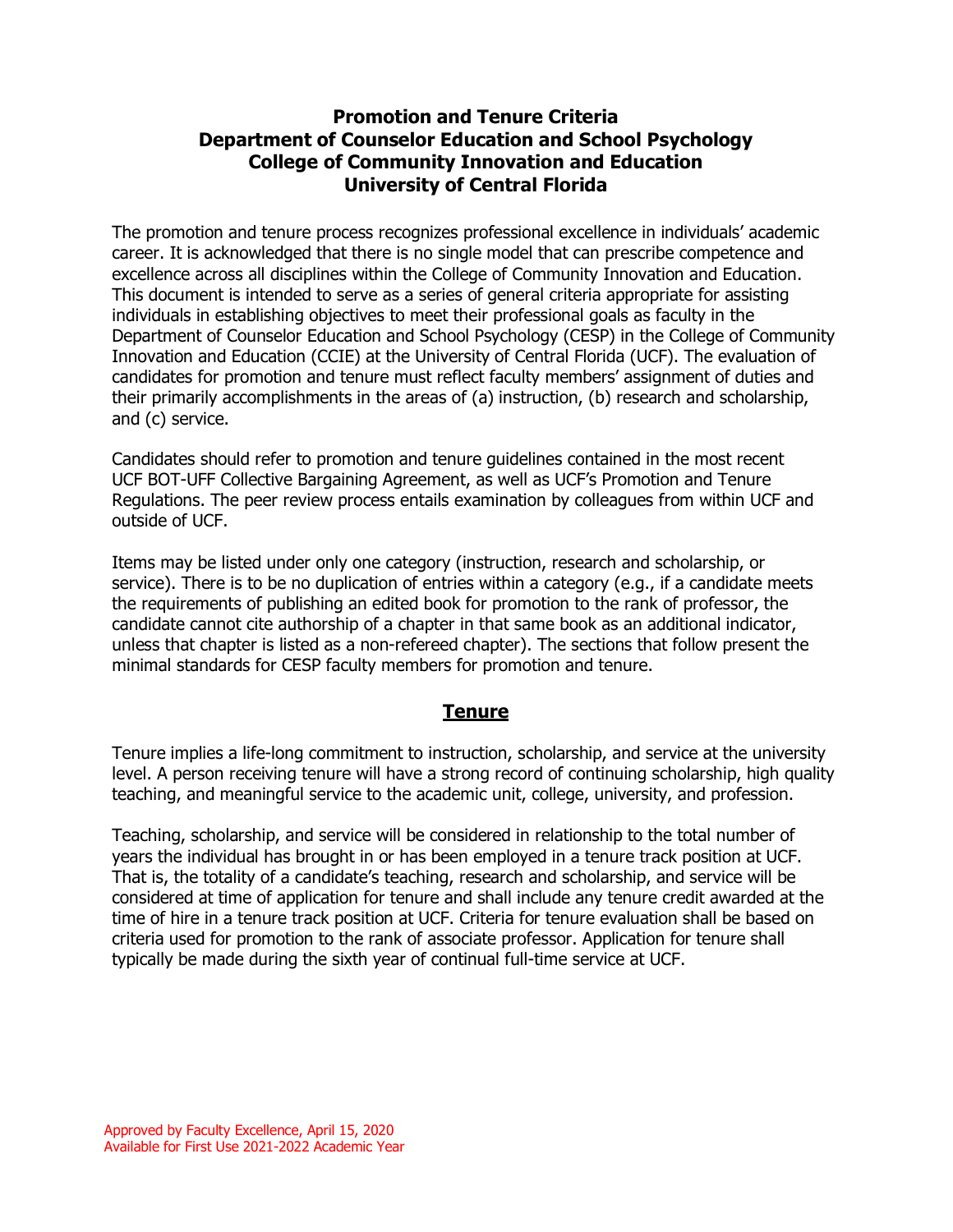#### **Promotion to Associate Professor**

Promotion to the rank of associate professor means that the candidate has demonstrated a continuous record of exemplary research and scholarship as reflected by the candidate's academic assignment. Scholarship is considered in relationship to the total number of years brought in from another institution or earned at UCF in the college or university in a tenuretrack position. The promotion decision generally will be determined by the degree to which the candidate's research and scholarship activities are a cumulative series of projects rather than a series of unrelated products, are related to the candidate's primary teaching assignment, and are related to the professional service activities of the candidate. The candidate should present evidence of high-quality teaching performance; should demonstrate excellence in scholarship and should participate in appropriate professional service at state, national, and/or international levels. In order to be promoted, faculty must present evidence indicating that they are on a path to becoming nationally recognized in their respective discipline.

# **Criteria**

Promotion to the rank of associate professor shall be based upon the following:

**Teaching** – Evidence of high-quality teaching performance includes syllabi that are updated frequently, performance assessment of students, use of appropriate technology, and content that is based on literature/empirical evidence.

The following factors will be considered:

- When appropriate, syllabi should reflect standards of accrediting agencies or professional organizations.
- Supervision of interns, serving as the faculty liaison between the university and a school or appropriate agency, advising, mentoring, and serving as a member of thesis or dissertation committees are important examples of contributions to the teaching component.
- Documentation that student and collegial feedback is used to improve instruction.
- Evidence of modeling the reflective teaching process.

Quality classroom and/or online instruction as evidenced by:

- Student Perception of Instruction (SPI) data.
- Peer-reviewed classroom observation reports completed by other faculty members.
- Student feedback collected and analyzed by the instructor to strengthen online course instruction.
- Measureable student learning outcomes.

Directing of master's theses and/or doctoral dissertations as evidenced by:

- Chairing honors in the major, master's thesis, and/or doctoral dissertation committees to completion.
- Serving on honors in the major, master's thesis, and/or doctoral dissertation committees to completion.

Direction and supervision of fieldwork, practicum, and internship experiences as evidenced by:

- Overseeing clinical programmatic experiences (e.g., service learning, practicum, and internship) for students.
- Facilitating clinical experience placements for students (e.g., service learning, practicum, and internship).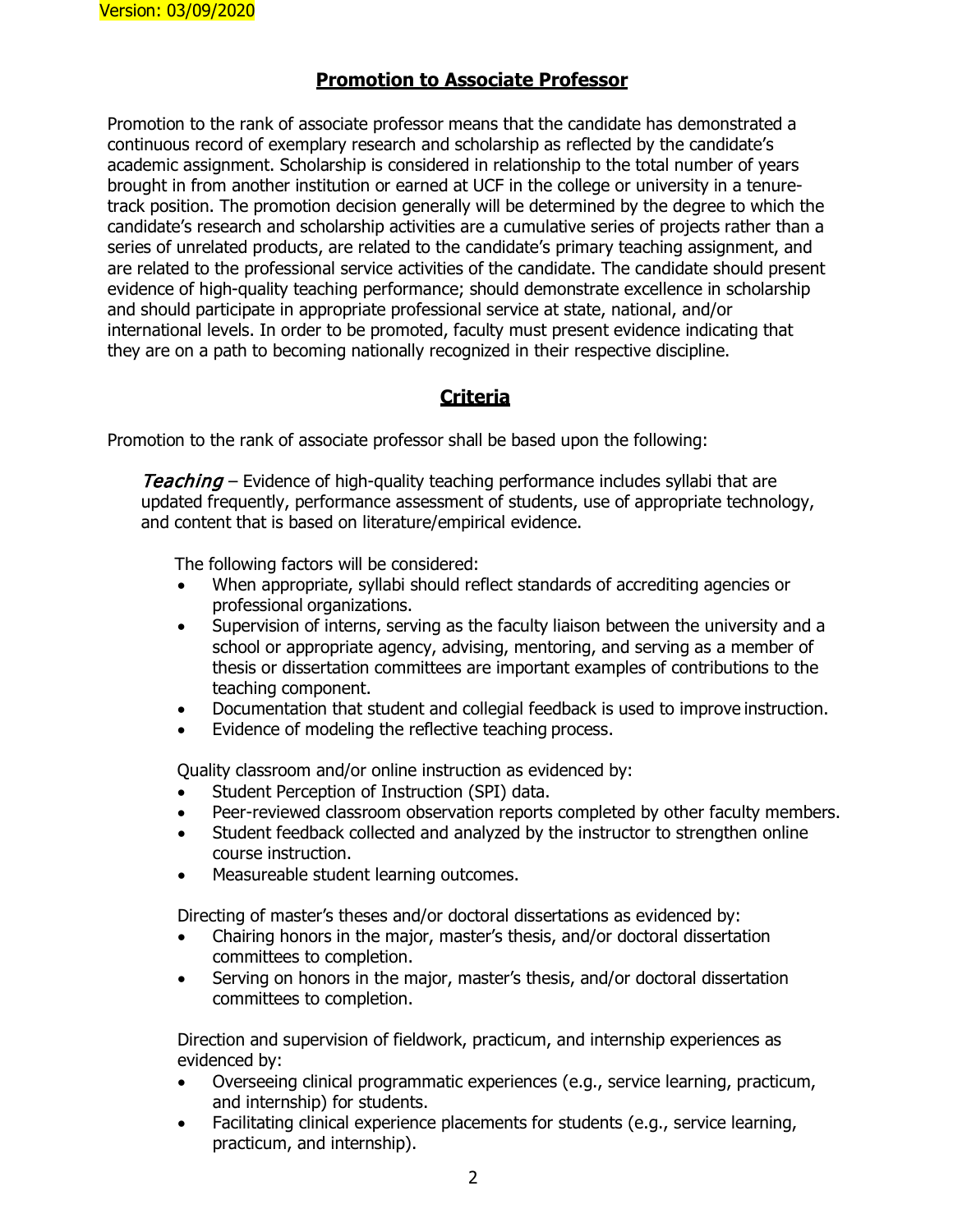Quality academic advising as evidenced by:

- Development of degree program materials (e.g., program of study, program handbook) to support effective academic advisement.
- Employing innovation strategies to support students' academic advising needs.

Participation in professional development, promoting faculty members' quality of instruction as evidenced by:

- Engagement in professional development conferences connected to the improvement of their student learning outcomes.
- Attending and/or presenting at professional development events focusing on innovation instruction in higher education.

Course development as evidenced by:

- Updating course syllabi to align with contemporary instructional best practices within faculty member's discipline.
- Revising course assessments to support continuous improvement in evaluation of student learning outcomes.

Program development as evidenced by:

- Updating degree program curricula to align with contemporary instructional best practices within faculty member's discipline.
- Revising degree program curricula to support continuous improvement of student learning outcomes.

**Research and Scholarship** – Research and scholarship refers to quality and productivity during the entire evaluation period in rank and involves a determination of whether the candidate is moving towards a focused research agenda that will gain national recognition.

The following factors will be considered:

- Evidence of high-quality research activity that includes, but is not limited to, a published book or textbook (not self-published book nor a custom published work); articles in international and/or national refereed journals; refereed papers presented at national meetings of professional societies; competitive externally funded grant activities; and research.
- High-quality activities can be demonstrated from data such as journal acceptance rates, journal impact factor [JIF], and citations of faculty members' scholarship.
- High-quality can also be demonstrated via professional recognitions and/or awards for faculty members' research and scholarship at international, national, regional, state, and local levels.
- Dissemination of other forms of scholarship supporting research productivity includes evidence of:
	- Papers presented at international, national, and regional refereed professional conferences.
	- Keynote speaker at international, national, and regional refereed professional conferences.
	- Invited keynote speaker at non-refereed conference.
	- Citations of faculty members' research by other scholars.
	- Professional recognitions and/or awards for faculty members' research and scholarship at international, national, regional, state, and local levels.
	- Media reporting of faculty members' research.
- While state and regional refereed publications and professional presentations are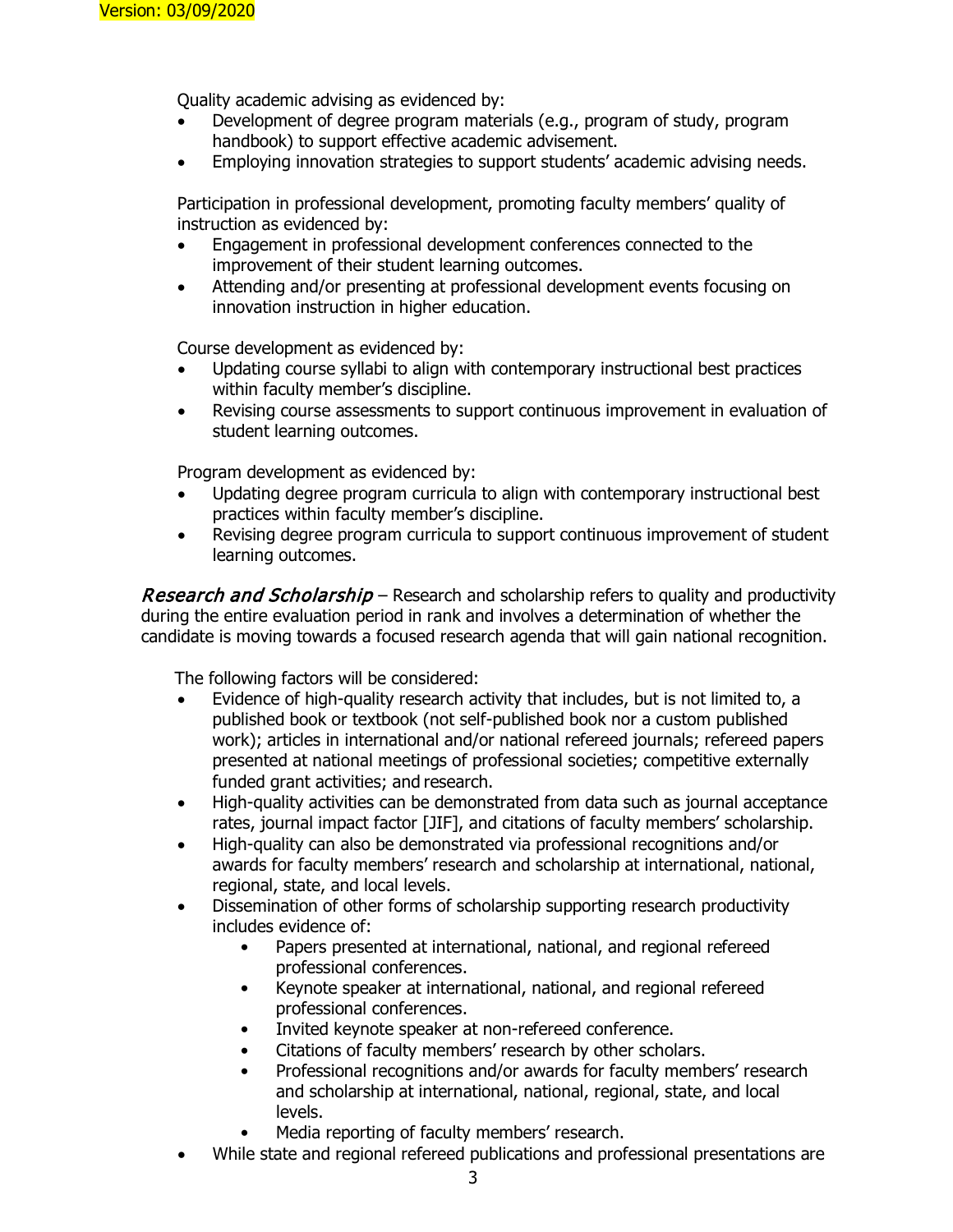of value, preference is given to international and/or national contributions. **Service** – Service refers to ongoing efforts that extend professional or discipline-related contributions to the community, state, national and/or international communities.

The following factors will be considered:

- Evidence of practitioner related service in schools, agencies, or another appropriate setting.
- Participation on boards or working groups that seek to improve or develop community organizations.
- Service to or holding office in community organizations related to the candidate's professional affiliation.
- Media interviews in relation to substantive research areas.
- Service includes contributions to scholarly and professional organizations, governmental boards, agencies, and commissions that are beneficial to such groups and individuals at state, regional, national, and/or international levels.
- Program development activities, serving as program coordinator and accreditation activities.
- Seeking and developing new ways to improve performance and contributions to the functionality of CESP, CCIE, and UCF.
- Participates in CESP, CCIE, and UCF faculty meetings including ceremonies such as commencement and award ceremonies.
- Participates in service processes of the university through significant activity on committees, councils, and senates beyond that associated with the responsibility to contribute to the governance of the university through participation in regular departmental or college meetings.

## **Promotion to Professor**

Promotion to the rank of professor means that the candidate has made a significant impact on his or her respective field. The review process for promotion to the rank of professor considers all of the criteria for promotion to associate professor with additional attention given to several factors. These factors are (1) development of a focused line of research, (2) establishment of a reputation for scholarly work at international and/or national levels, (3) evidence of highimpact scholarship, and (4) evidence of national leadership in the candidate's discipline. It is also CESP's standard that the candidate will present evidence of high-quality teaching performance as well as commendable professional service at state, national and/or international levels. In addition to excellence in scholarly work that receives international and/or national recognition, the candidate will demonstrate outstanding teaching and professional service.

## **Criteria**

Promotion to the rank of professor shall be based upon the following:

**Teaching** – Evidence of high-quality teaching performance includes syllabi that are updated frequently, performance assessment of students, use of appropriate technology, and content that is based on literature/empirical evidence.

The following factors will be considered:

- When appropriate, syllabi should reflect standards of accrediting agencies or professional organizations.
- Supervision of interns, serving as the faculty liaison between the university and a school or appropriate agency, advising, mentoring, serving as a member or chair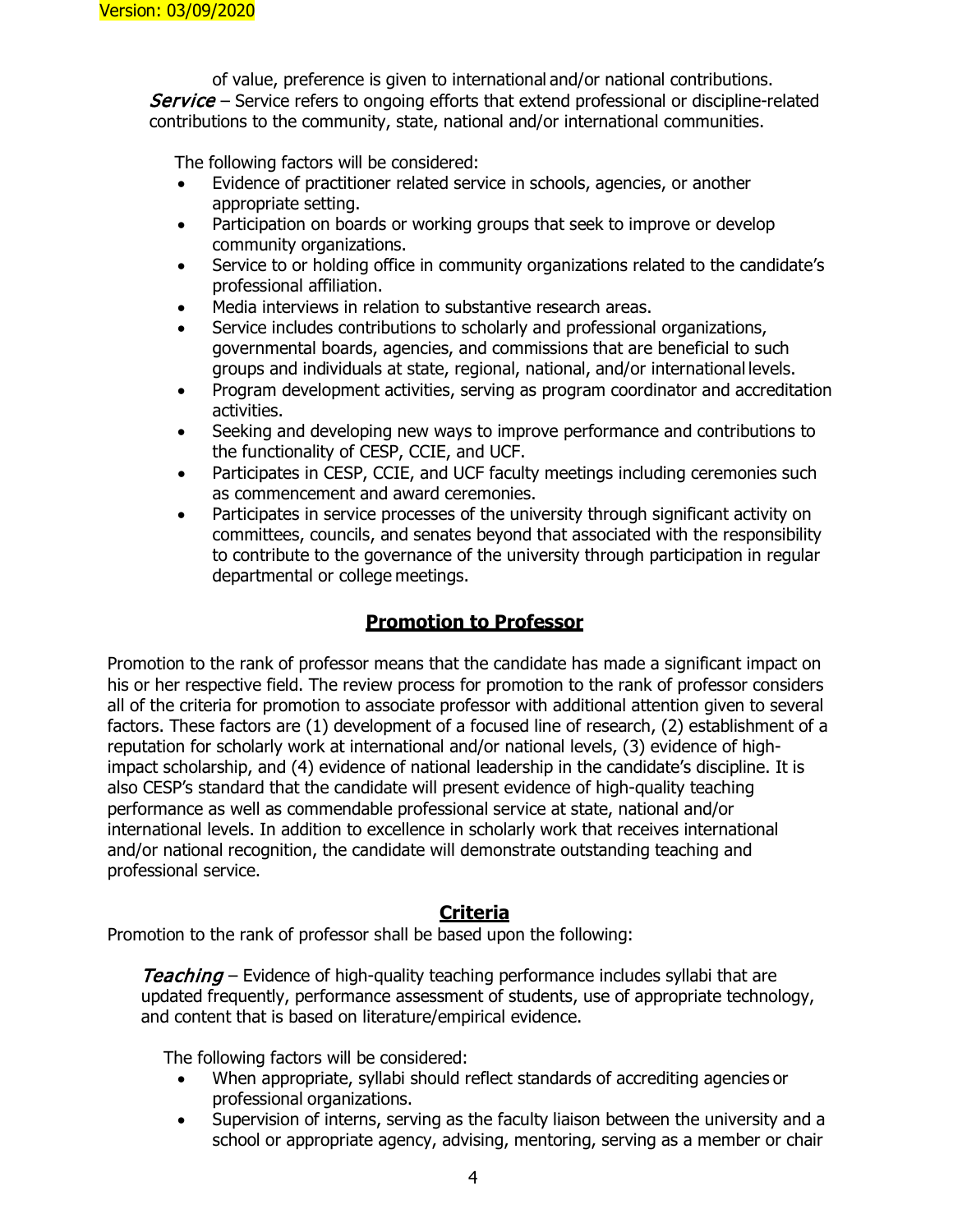of thesis or dissertation committees are important examples of contributions to the teaching component.

- Documentation that student and collegial feedback is used to improve instruction.
- Evidence of modeling the reflective teaching process.

Quality classroom and/or online instruction as evidenced by:

- Student Perception of Instruction (SPI) data.
- Peer-reviewed classroom observation reports completed by other faculty members.
- Student feedback collected and analyzed by the instructor to strengthen online course instruction.
- Measureable student learning outcomes.

Directing of master's theses and/or doctoral dissertations as evidenced by:

- Chairing honors in the major, master's thesis, and/or doctoral dissertation committees to completion.
- Serving on honors in the major, master's thesis, and/or doctoral dissertation committees to completion.

Direction and supervision of fieldwork, practicum, and internship experiences as evidenced by:

- Overseeing clinical programmatic experiences (e.g., service learning, practicum, and internship) for students.
- Facilitating clinical experience placements for students (e.g., service learning, practicum, and internship).

Quality academic advising as evidenced by:

- Development of degree program materials (e.g., program of study, program handbook) to support effective academic advisement.
- Employing innovation strategies to support students' academic advising needs.

Participation in professional development, promoting faculty members' quality of instruction as evidenced by:

- Engagement in professional development conferences connected to the improvement of their student learning outcomes.
- Attending and/or presenting at professional development events focusing on innovation instruction in higher education.

Course development as evidenced by:

- Updating course syllabi to align with contemporary instructional best practices within faculty member's discipline.
- Revising course assessments to support continuous improvement in evaluation of student learning outcomes.

Program development as evidenced by:

- Updating degree program curricula to align with contemporary instructional best practices within faculty member's discipline.
- Revising degree program curricula to support continuous improvement of student learning outcomes.

Research and Scholarship – Scholarship refers to quality and productivity throughout the academic career and involves a determination of whether the candidate has established an international and/or national reputation for a scholarly line of work.

The following factors will be considered:

• Evidence of high-quality and high-impact research activity that includes, but is not